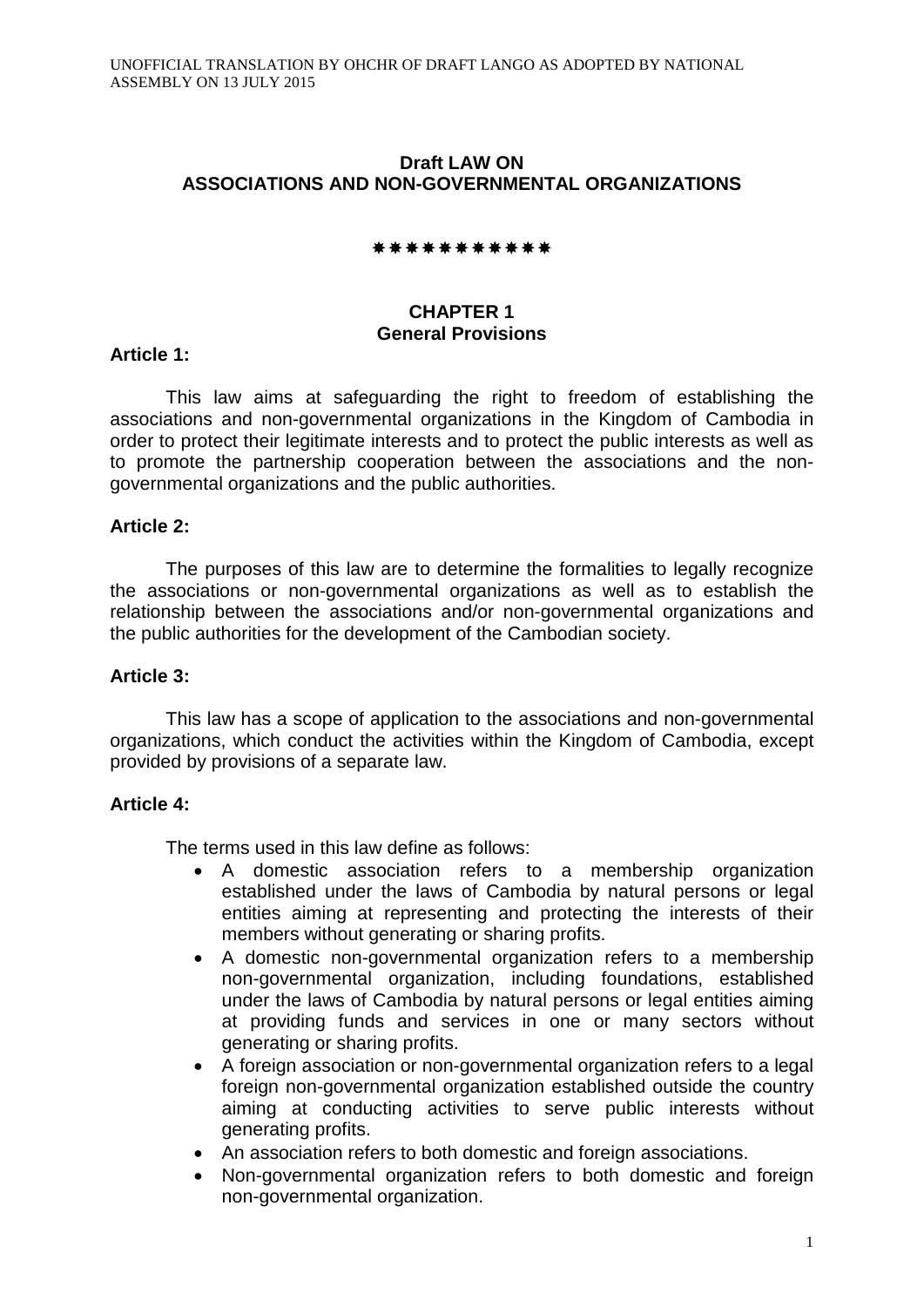## **CHAPTER 2**

## **Registration of Domestic Associations or Non-Governmental Organizations**

## **Article 5:**

The establishment of the domestic association shall consist of at least  $f^2$ three  $(35)$  founding members, whose age is from eighteen  $(18)$ , and never hold a leadership position of any domestic association or non-governmental organization delisted.

The establishment of the domestic non-governmental organization shall consist of at least five three (35) founding members of Khmer national, whose age is from eighteen (18), and never hold a leadership position of any domestic association or non-governmental organization delisted.

# **Article 6:**

Domestic associations or non-governmental organizations shall be registered with the Ministry of Interior by completing the following documents:

- 1. Application forms for registration, two (02) copies
- 2. A letter stating the address of the central office of the domestic association or non-governmental organizations issued by the commune or Sangkat chief, one (01) copy.
- 3. Profiles of each founding members with a recent 4x6 size photograph, two (02) copies
- 4. Statutes signed by the president of the domestic association or nongovernmental organization, two (02) copies

# **Article 7:**

The statute of the domestic association or non-governmental organization shall contain the substances in conformity with the Constitution and other existing laws, and shall state the important points as follows:

- 1- Purpose and goal
- 2- Name written in full and abbreviation without making copies of the full names or abbreviation of any registered association or non-governmental organization.
- 3- Logo shall not be copied from that of the national or state institution or symbols of any registered association or non-governmental organization or symbols of the Red Cross or Red Crescent or international institutions;
- 4- Rules for selecting, terminating, dismissing, transferring and removing the position of the president or executive director
- 5- Rules for changing the organization's name and logo, and for amending the statute;
- 6- Sources of resources and properties;
- 7- Rules for managing resources and properties
- 8- Rules for dissolving and managing resources and properties upon being dissolved.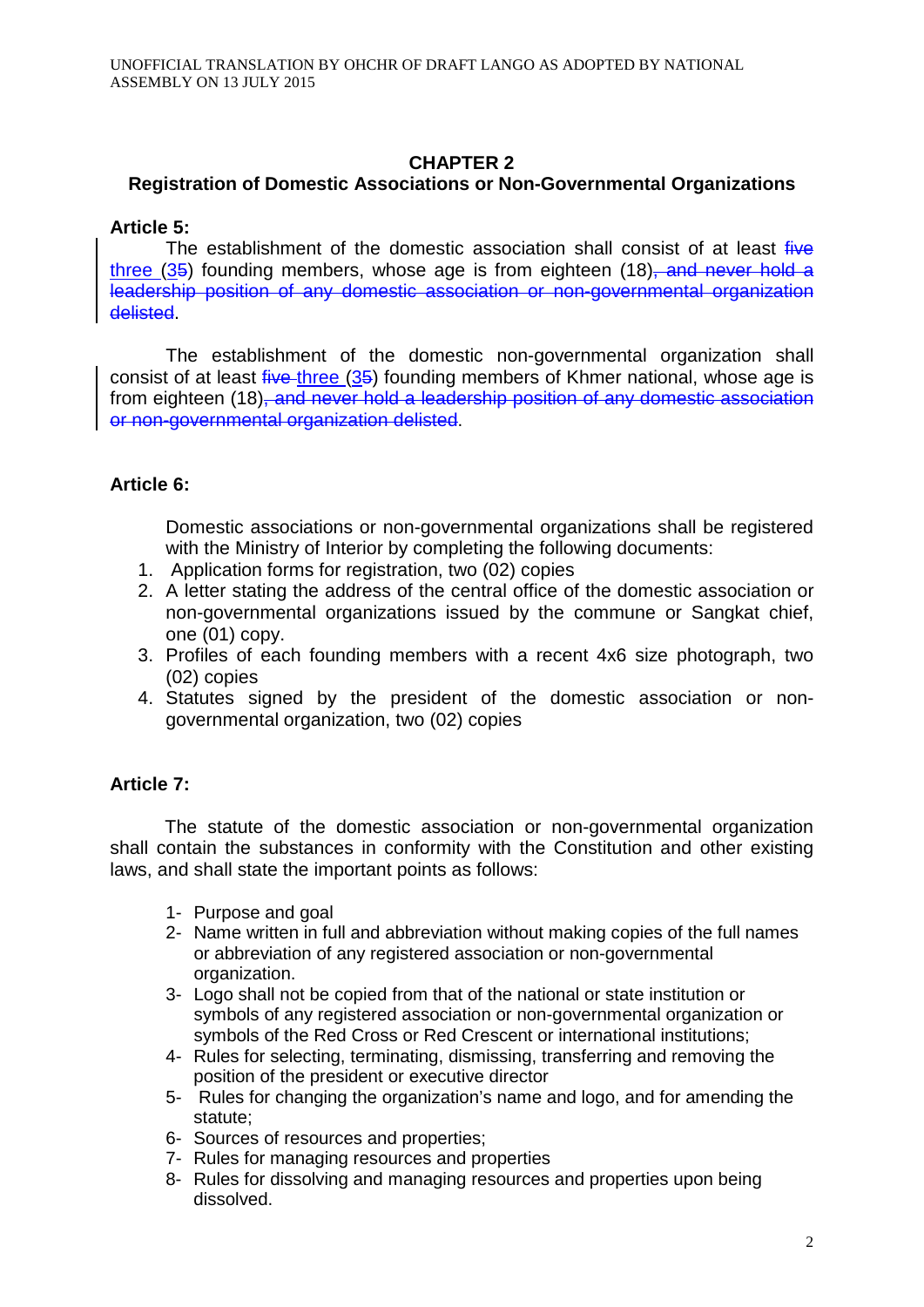## **Article 8:**

The Ministry of Interior shall examine the application documents of a domestic association or non-governmental organization, and shall decide whether or not to accept for the registration within forty five (45) working days at the latest.

In case the applicant fails to fulfill the criteria for registration, the Ministry of Interior shall notify in writing to the applicant to make corrections within forty five (45) working days at the latest. The Ministry of Interior shall decide over the registration within fifteen (15) working days at the latest from the date on which it receives the corrected documents...

In case the Ministry of Interior fails to decide over the registration within the period as provided for in paragraph 1 and 2 above, the domestic association or nongovernmental organization shall be considered as registered under this law. In such case, Ministry of Interior shall prepare documents to legalize the registration for the concerned domestic association or non-governmental organization.

The Ministry of Interior may deny the request for registration against an association or non-governmental organization, whose purpose and goal is found would endanger the security, stability and public order or jeopardize the national security, national unity, cultures, tradition, and custom of the Cambodian national society.

A domestic association or non-governmental organization, whose request for registration is denied by the Ministry of Interior, shall have the right to appeal to the court.

## **Article 9:**

A domestic association or non-governmental organization shall become a legal entity from the date the Ministry of Interior approves the registration. The Ministry of Interior shall copy the registration documents of the domestic association or non-governmental organization to the relevant Ministries as necessary.

Any domestic association or non-governmental organization that is not registered shall not be allowed to operate its activity within the Kingdom of Cambodia.

## **Article 10:**

Domestic association or non-governmental organization shall notify in writing about all of its operation bank accounts in the banks in the Kingdom of Cambodia to the Ministry of Interior and the Ministry of Economy and Finance within thirty (30) days from the date on which the registration is approved.

Domestic association or non-governmental organization shall notify in writing to the Ministry of Interior within fifteen (15) days at the latest from the date the change is made attaching with the modified documents, in case that there is an amendment of its statute, or a relocation of its office address, or a replacement of its president or executive director, or a change of its bank account information.

## **Article 11:**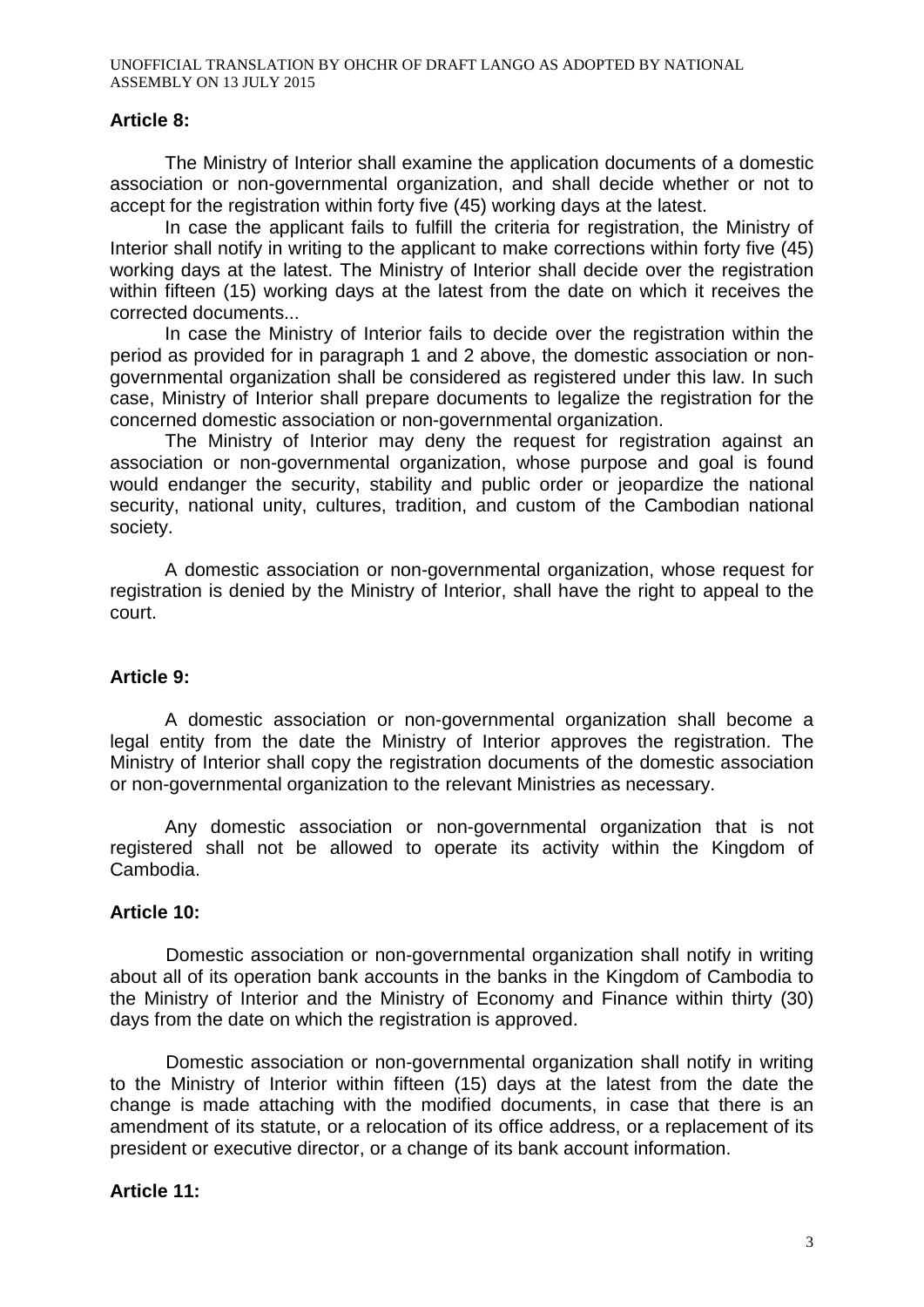Conditions, formalities and procedures of establishing and registering a domestic association and non-governmental organization for a legal entity and for a foreigner shall be determined by a declaration of the Interior Minister.

Conditions, formalities and procedures of establishing and registering an association of minors shall be determined by a declaration (*Prakas*) of the Interior Minister of-Interior.

#### **Chapter 3**

#### **Registration of International Associations or Non-Governmental Organizations**

#### **Article12:**

Any foreign association or non-governmental organization wishing to conduct activities in the Kingdom of Cambodia shall register with the Ministry of Foreign Affairs and International Cooperation in the form of signing Memorandum of Understanding.

Any foreign association or non-governmental organization wishing to implement its short-term projects shall seek directly or through its local partner an approval from the Ministry of Foreign Affairs and International Cooperation.

#### **Article 13:**

Any foreign association or non-governmental organization wishing to implement its projects in the Kingdom of Cambodia shall submit an application for signing a memorandum of understanding with the Ministry of Foreign Affairs and International Cooperation by attaching with the following documents:

- 1. A letter of the director of a foreign association or non-governmental organization which has its permanent office in a foreign country, requesting to appoint its representative with the attachment of the profile of a person requested to be appointed, one (1) copy and the request to open a representative office, one (1) copy;
- 2. A letter stating the address of the representative office in the Kingdom of Cambodia issued by the Commune or Sangkat Chief, one (01) copy;
- 3. An operation permit for the foreign association or non-governmental organization issued by a foreign competent authority of the country of origin, one (1) copy;
- 4. A supporting letter of the projects of the foreign association or nongovernmental organization issued by the public authorities of the Kingdom of Cambodia, one (1) copy
- 5. A certifying letter declaring the budget for implementing the projects of the foreign association or non-governmental organization for at least six (06) months, issued by its permanent office in the foreign country, one (1) copy;
- 6. A pledging letter to provide all accounts of the foreign association or nongovernmental organization in the banks in the Kingdom of Cambodia, one (01) copy.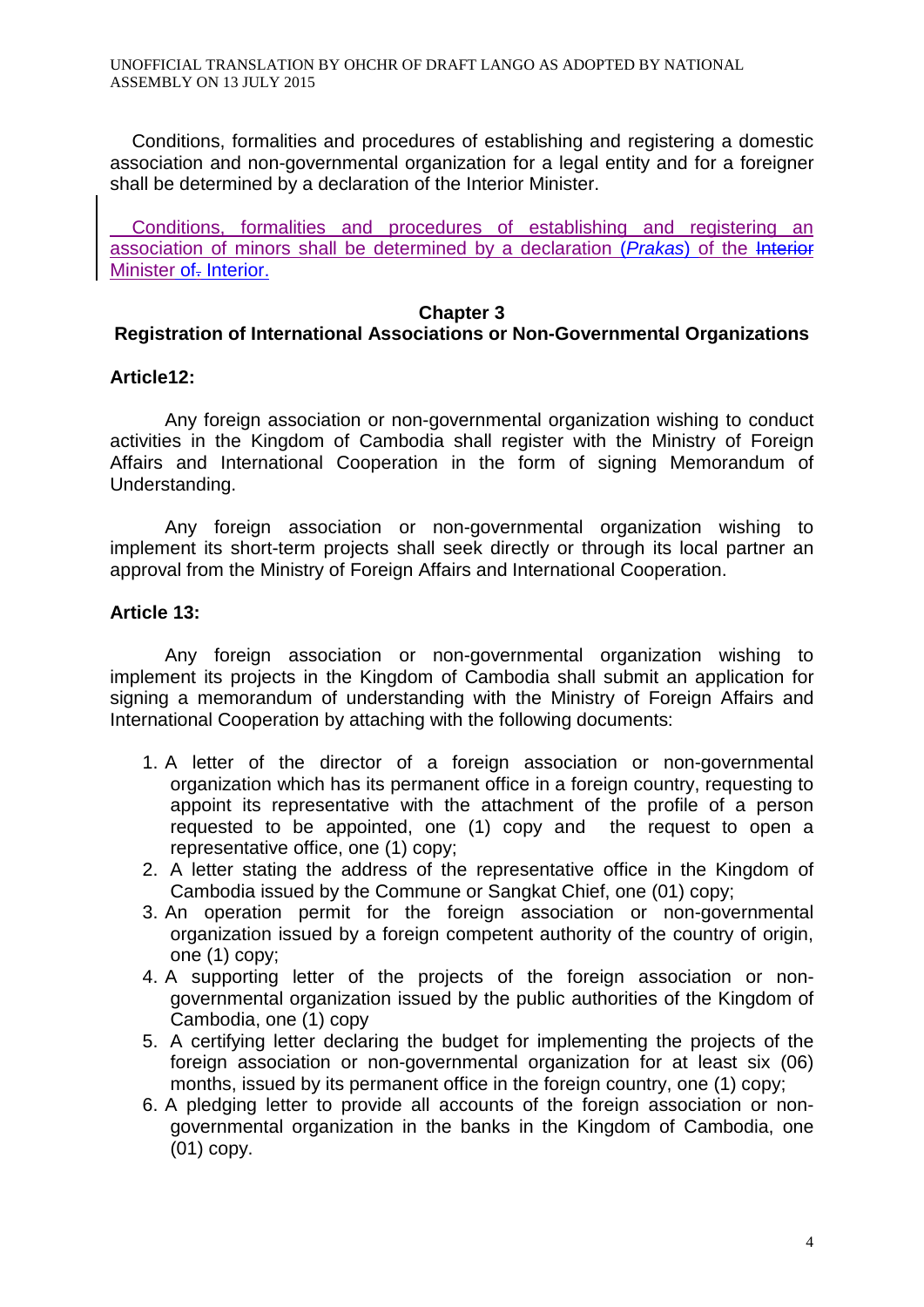## **Article 14:**

The Ministry of Foreign Affairs and International Cooperation shall examine the contents of the application and decide whether or not to sign a memorandum with a foreign association or non-governmental organization within forty-five (45) working days at the latest.

## **Article 15:**

A foreign association or non-governmental organization shall discuss and agree with the public authorities, who are its project partners, before submitting an application for signing a memorandum of understanding with the Ministry of Foreign Affairs and International Cooperation as provided for in point 4 of Article 13 of this law.

## **Article 16:**

A memorandum of understanding shall have its validity for the longest three (03) years depending on the projects of the foreign association or non-governmental organization. The validity of the memorandum thereof shall automatically terminate on its expiry date.

In case a foreign association or non-governmental organization wishing to extend the validity of its memorandum of understanding, it shall submit a request to extend the validity of its memorandum of understanding within ninety (90) days prior to its expiry date.

## **Article 17:**

Any foreign association or non-governmental organization already signing memorandum of understanding shall notify in writing about all of its operation accounts in the banks in the Kingdom of Cambodia to the Ministry of Foreign Affairs and International Cooperation and Ministry of Economy and Finance within thirty (30) days from the date on which the registration is approved.

Foreign association or non-governmental organization shall notify in writing to the Ministry of Foreign Affairs and International Cooperation and Ministry of Economy and Finance, in case there is a relocation of its representative office or a replacement of its country representative or any change of its bank account information within fifteen (15) days at the latest from the date on which the relocation, replacement or the change is made attaching with the modified documents.

## **CHAPTER 4 Resources and Assets of The Foreign Associations and Non-Governmental Organizations**

**Article 18:**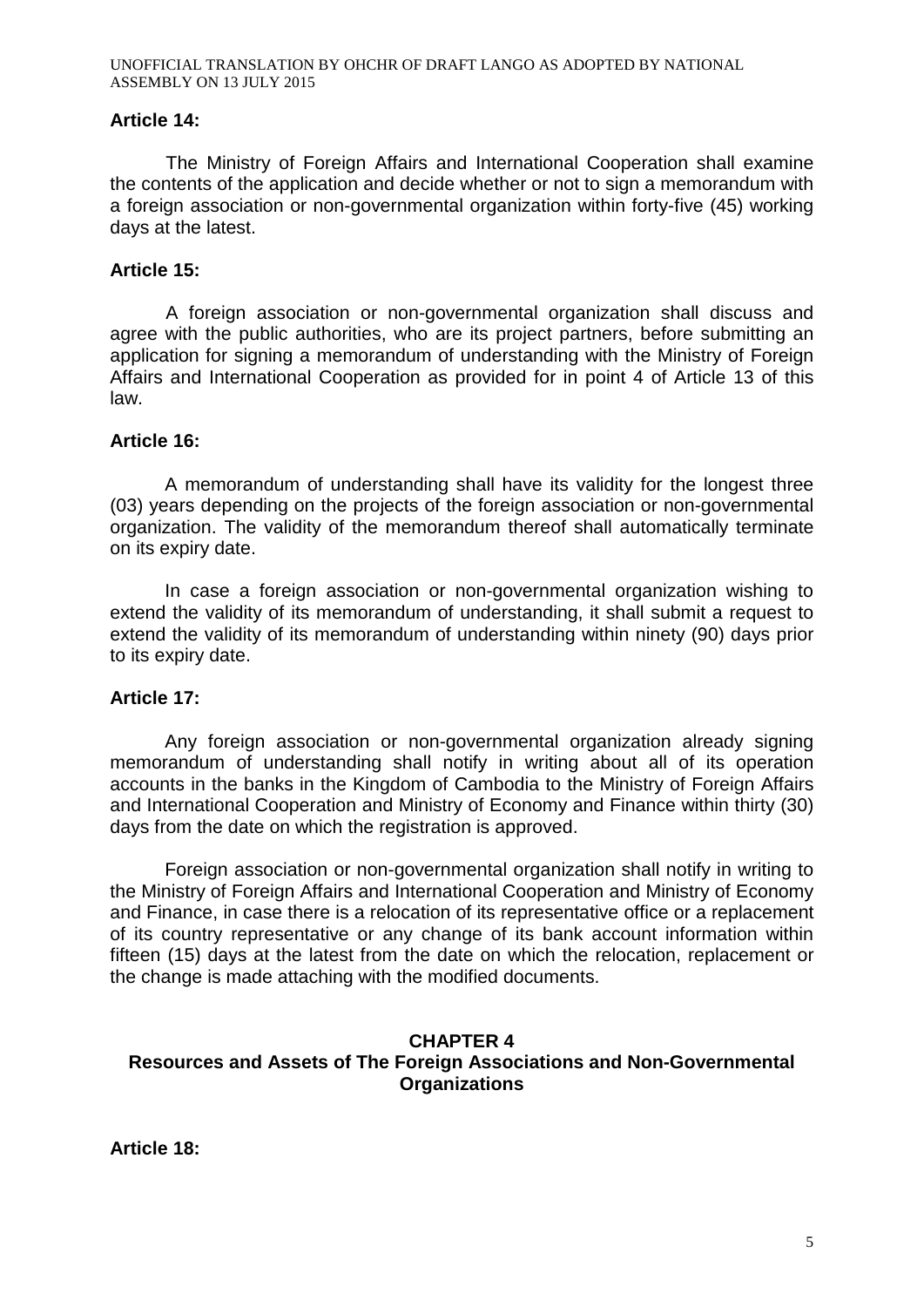UNOFFICIAL TRANSLATION BY OHCHR OF DRAFT LANGO AS ADOPTED BY NATIONAL ASSEMBLY ON 13 JULY 2015

Resources and properties of a domestic association or non-governmental organization are of the following:

- Donation or contributions or subscription fees of members;
- Own resources and assets of a domestic association or non-governmental organization;
- Lawful gifts from natural persons or legal entities;
- Other incomes generated from lawful sources.

Resources and assets of the domestic organization shall consist of as follows:

- Own resources and assets of the organization
- Lawful gifts from natural persons or legal entities
- Other incomes generated from lawful sources

#### **Article 19:**

Resources and assets of a foreign association or non-governmental organization shall be obtained from the lawful sources.

## **CHAPTER 5 Rights, Benefits and Obligations of Associations or Non-Governmental Organizations**

#### **Article 20:**

An association or non-governmental organization, which has registered or signed the memorandum of understanding, shall be subjected to the existing taxation regime law, and receive incentives and enjoy exemptions in accordance with the existing laws and provisions.

#### **Article 21:**

An association or non-governmental organization, which has registered or signed the memorandum of understanding, shall be entitled to enter into contracts to cooperate with its partners for implementing its activities according to the existing laws of the Kingdom of Cambodia.

#### **Article 22:**

An association or non-governmental organization, which has registered or signed the memorandum of understanding, is entitled to recruit staffs or workers. The recruitment shall be complied with the law on immigration, law on labor, and other legal norms of the Kingdom of Cambodia.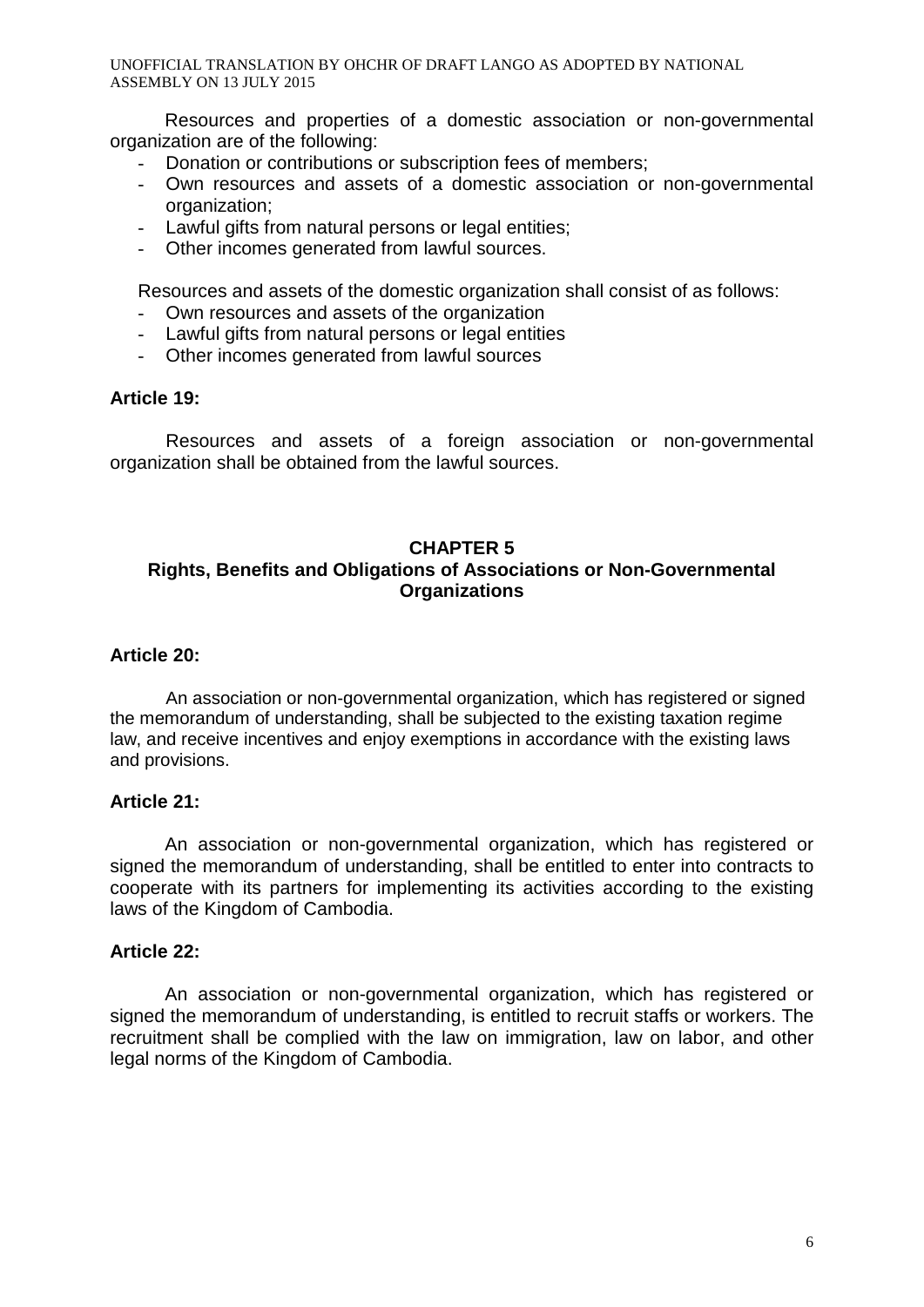## **Article 23:**

Foreign non-governmental organizations' representative offices, expatriate and Cambodian staff and their family members shall not enjoy immunities and privileges bestowed to diplomats as provided for in the 1961 Vienna Convention on Diplomatic Relations regarding their professional activities as well as all types of court cases, unless otherwise provided for in a special agreement between the Royal Government of Cambodia and the foreign association or non-governmental organization.

## **Article 24:**

Domestic organizations, foreign non-governmental organizations, or foreign associations shall maintain their neutrality towards political parties in the Kingdom of Cambodia.

## **Article 25:**

A domestic association or non-governmental organization shall submit a copy of its activity report and of its annual financial report not later than the end of February of the following year. In case of receiving financial support from donors, the domestic non-governmental organization shall submit the report by copying from the original documents sent to the donors within thirty (30) days from the date on which it sent to the donors as well as one (1) copy of project documents and financial agreement with donors by copying from original document within 30 (thirty) days from the date on which the donors agreed. This report shall be kept at its office for at least five (5) years.

In case of necessary, the Ministry of Interior may request for activity report and annual financial report of the association.

A foreign non-governmental organizations shall submit a copy of its annual activity reports and financial status by copying from the original documents sent to the donors to the Ministry of Foreign Affairs and International Cooperation and Ministry of Economic and Finance within 30 (thirty) days from the date on which they were sent to the donors, as well as one (1) copy of the project documents and financial agreement with donors by copying from original documents within 30 (thirty) days from the date on which the donors agreed.

In case of necessary, the Ministry of Economy and Finance or the National Audit Authority may check and audit the association and non-governmental organization.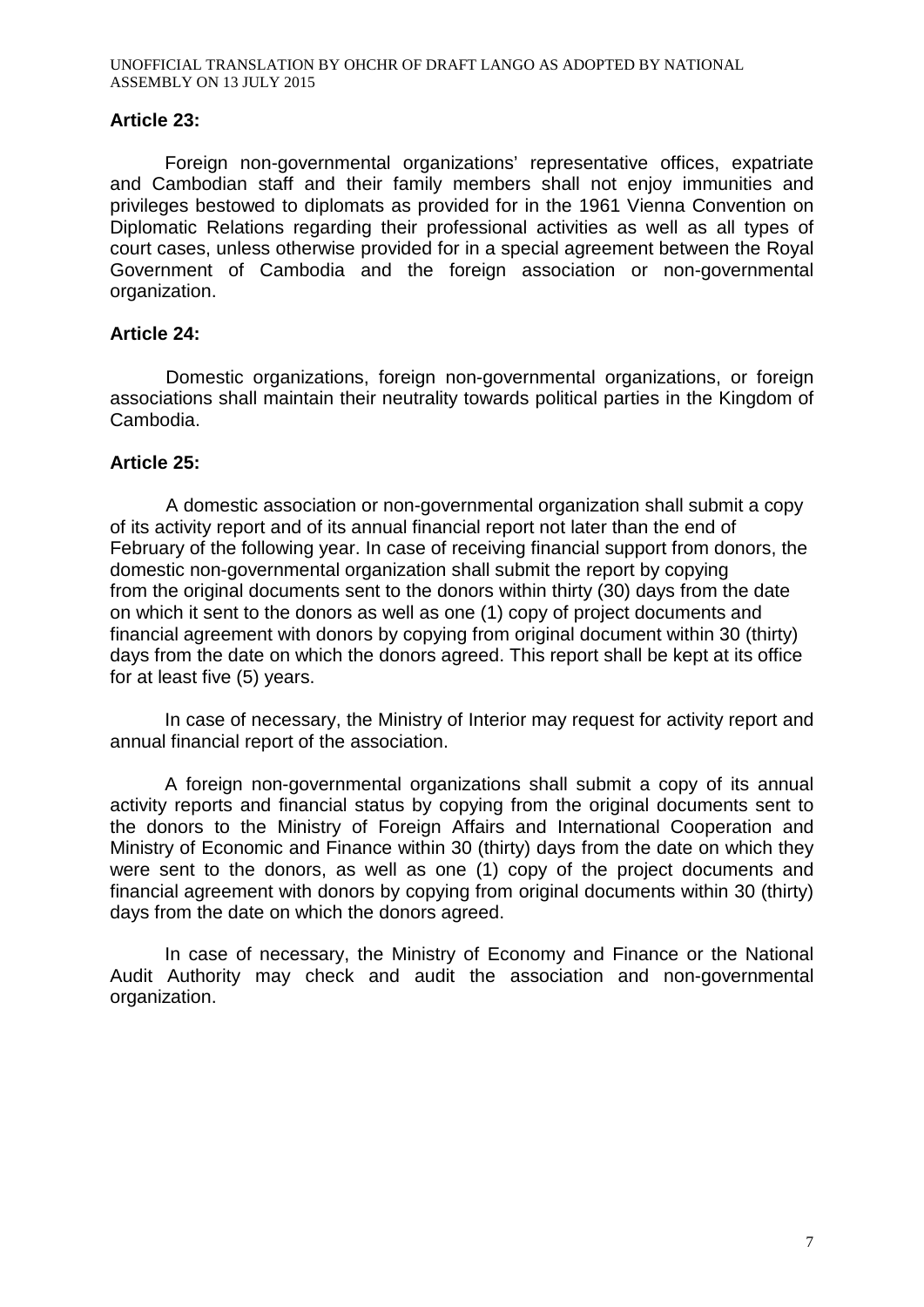## **CHAPTER 6**

#### **Suspension, Dissolution, Termination of Validity of Memorandum of Understanding, and Management of Resources and Assets of Associations or Non-Governmental Organizations**

#### **Article 26:**

A domestic association or non-governmental organization may suspend its activities by providing a written notification to the Ministry of Interior. Prior to its suspension, the domestic association or non-governmental organization shall submit its activity report and financial report as provided for in paragraph 1 of Article 25 of this law.

A domestic association or non-governmental organization shall clear its obligations in accordance with the existing procedures and provisions, prior to its dissolution

#### **Article 27:**

A foreign non-governmental organization may suspend its activities by providing a written notification to the Ministry of Foreign Affairs and International Cooperation. Prior its suspension, a foreign association or non-governmental organization shall submit its activity report and financial report as provided for in paragraph 3 of Article 25 of this law.

A foreign association or non-governmental organization shall clear its obligations in accordance with the existing procedures and provisions, prior to the termination of its memorandum of understanding.

#### **Article 28:**

For a domestic association or non-governmental organization, the management of its resources and assets remaining from the clearance of its obligations shall be complied with its statute in conformity with the existing laws and provisions.

For a foreign association or non-governmental organization, the management of its resources and assets remaining from the clearance of its obligations shall be complied with the memorandum of understanding or agreement with the donors.

## **Article 29:**

Should a domestic association or non-governmental organization is dissolved by a court decision or deleted from the register by a decision of Ministry of Interior, the clearance of its obligations as well as the management of its remaining resources and assets shall be complied with the court's decision in conformity with the existing provisions.

Should a foreign association or non-governmental organization, whose memorandum validity is terminated by the Ministry of Foreign Affairs and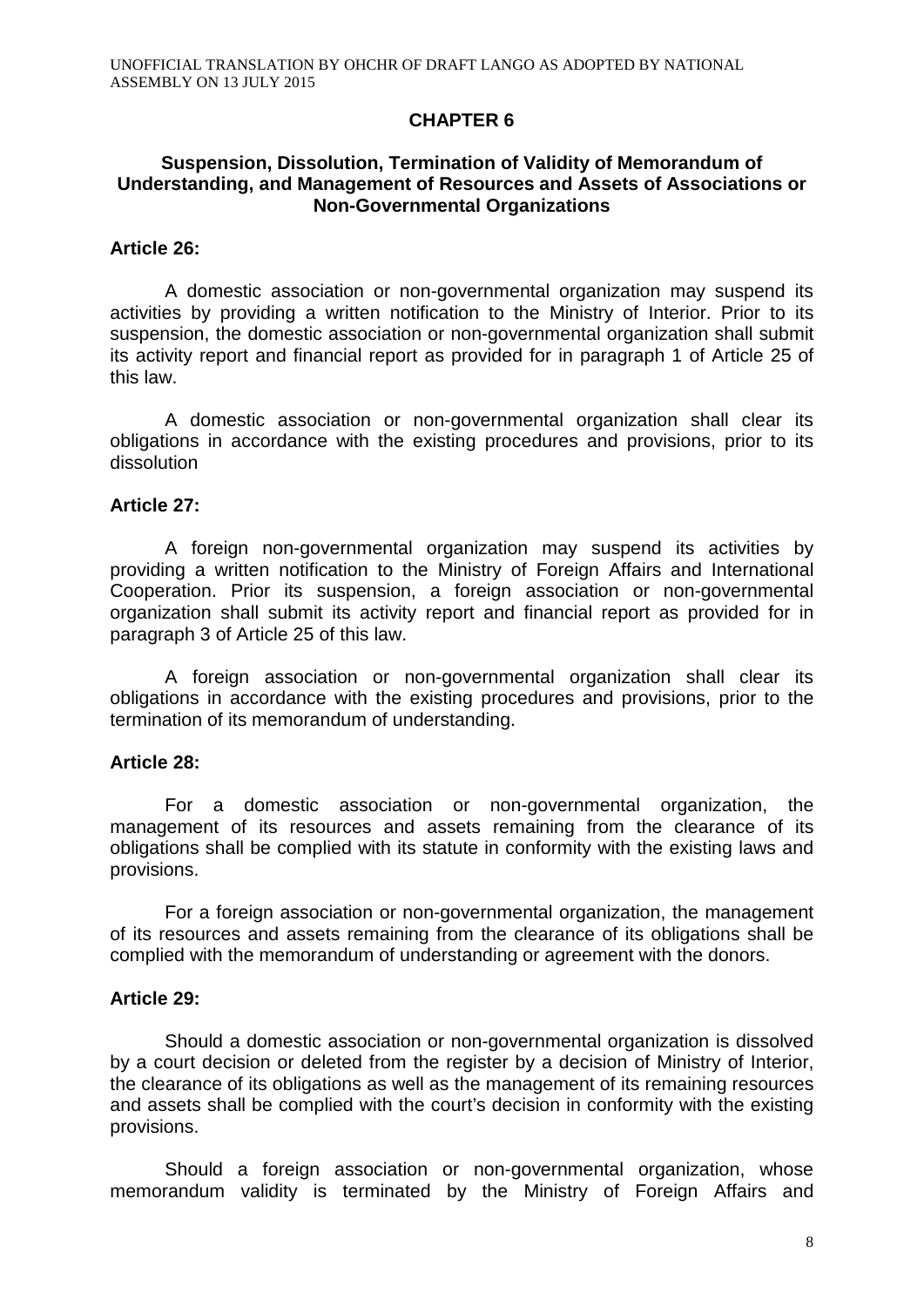UNOFFICIAL TRANSLATION BY OHCHR OF DRAFT LANGO AS ADOPTED BY NATIONAL ASSEMBLY ON 13 JULY 2015

International Cooperation prior to the expiry date, the management of its resources and assets shall be complied with the decisions of the foreign association or nongovernmental organization, who has requested to open its representative office in the Kingdom of Cambodia.

## **CHAPTER 7**

#### **Administrative Measures and Penalty Provisions**

#### **Article 30:**

Any domestic association or non-governmental organization fails to comply with Article 10, or Article 24, or para. 1 or para. 2 of Article 25 of this law, the Ministry of Interior shall issue a warning in writing by giving thirty (30) working days at the latest. In case of non-compliance, the Ministry of Interior shall issue a warning in writing to temporarily suspend its activities for a period of ninety (90) days at the latest. In case of the repeated non compliance, the Ministry of Interior shall issue a written decision to delete it from the register.

Any domestic association or non-governmental organization fails to properly comply with its statute, Ministry of Interior shall notify in writing or temporarily suspend its activities for a period of 30 days at the longest. In case of noncompliance, Ministry of Interior shall issue a written decision to delete it from the register.

The Ministry of Interior shall decide to delete from the register against any domestic association or non-government organization, which conduct its activities to endanger the security, stability and public order, or jeopardize the national security, culture, tradition, and custom of the Cambodian national society, regardless of other criminal punishments.

## **Article 31:**

A domestic association and non-governmental organization shall have the right to appeal against the decision of the Ministry of Interior regarding the denial of registration, suspension of the activity, deletion from the register, and fine to the court within thirty (30) working days at the latest from the date on which a notification of the decision is received.

## **Article 32:**

The competent authorities shall take measures to immediately stop any domestic association or non-governmental organization for conducting activities without a registration with the Ministry of Interior according to the provisions of this law. In case of not giving up, that association or non-governmental organization shall be subjected to a fine from Riel 5000.000 to Riel 10.000.000 by the Ministry of Interior. In case of repetition, the competent authorities shall file a complaint to the court for a legal action, regardless of other criminal punishments.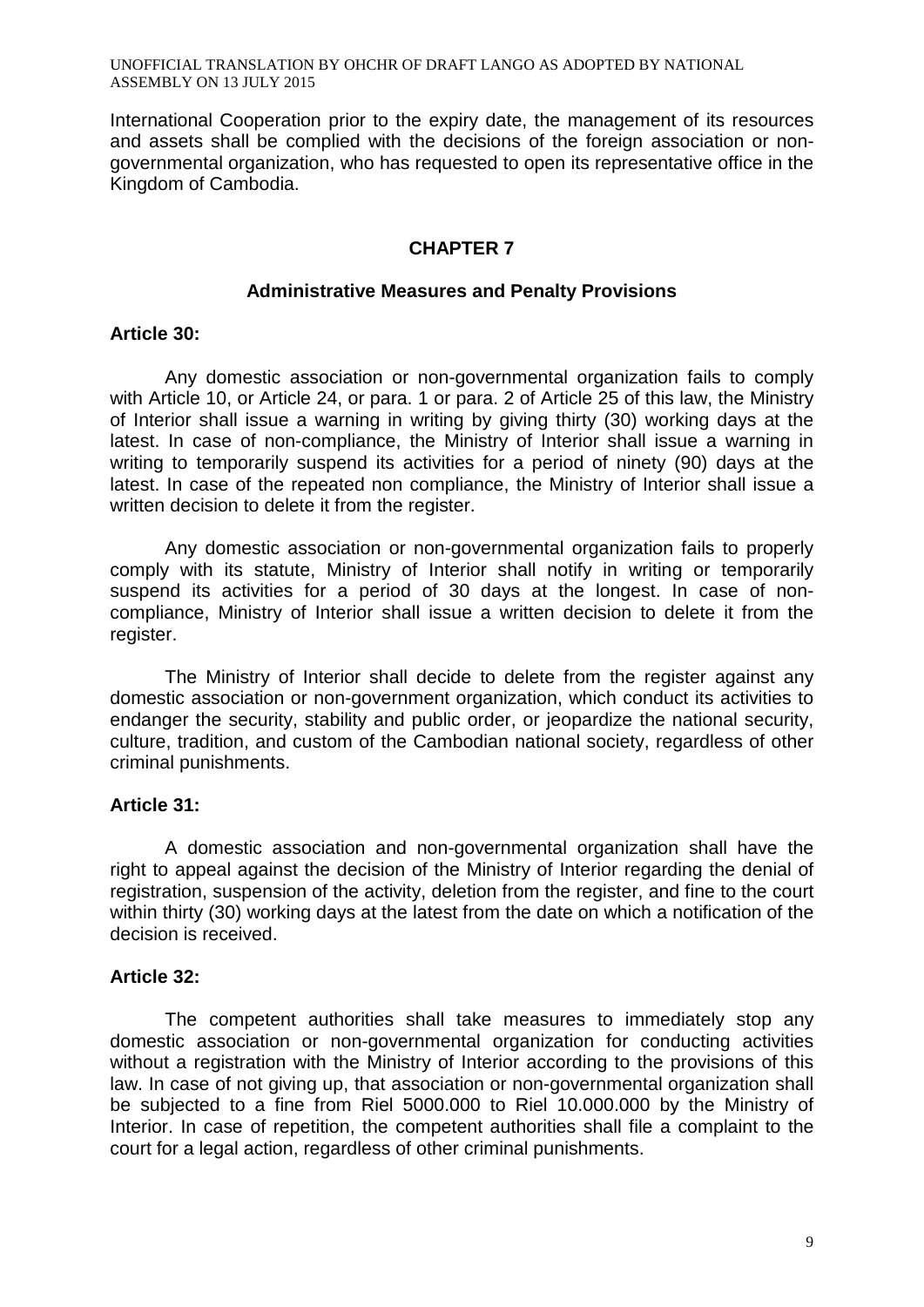UNOFFICIAL TRANSLATION BY OHCHR OF DRAFT LANGO AS ADOPTED BY NATIONAL ASSEMBLY ON 13 JULY 2015

Provision of paragraph 1 above shall also be applied against any domestic association or non-governmental organization delisted or whose activity is suspended by the Ministry of Interior but still carry on its activity in the Kingdom of Cambodia.

## **Article 33:**

In case a foreign association or non-governmental organization fails to comply with Article 24, or paragraph 3 of Article 25 of this law, the Ministry of Foreign Affairs and International Cooperation shall issue a warning in writing by giving at the latest thirty (30) days. In case of non-compliance, the Ministry of Foreign Affairs and International Cooperation shall issue a warning in writing by giving at the latest thirty (30) days. In case of the repeated non-compliance, the Ministry of Foreign Affairs and International Cooperation shall issue a written decision to terminate the validity of its memorandum.

## **Article 34:**

The competent authorities shall take measure to immediately stop any foreign association or non-governmental organization, which conduct the activity without a registration or whose Memorandum of Understanding is terminated by the Ministry of Foreign Affairs and International Cooperation. An additional measure regarding the expulsion under the law on immigration may be applied against any foreigner working for a foreign association or non-governmental organization for committing the above act, regardless of other criminal punishments.

## **Article 35:**

The Ministry of Foreign Affairs and International Cooperation may terminate the validity of the memorandum of understanding where a foreign association or nongovernmental organization fails to properly comply with the memorandum of understanding it signed with the Ministry of Foreign Affairs and International Cooperation, or where a foreign association or non-governmental organization conduct its activities, which endanger the social security, stability, and public order, or jeopardize the national security, national unity, culture, tradition, and custom of the Cambodian national society.

## **Article 36:**

Any association or non-governmental organization conducting its activities, which endanger the national security, or involves in the money laundering, terrorist financing or terrorist crimes, or other criminal offenses, shall be punished according to the existing criminal law of the Kingdom of Cambodia.